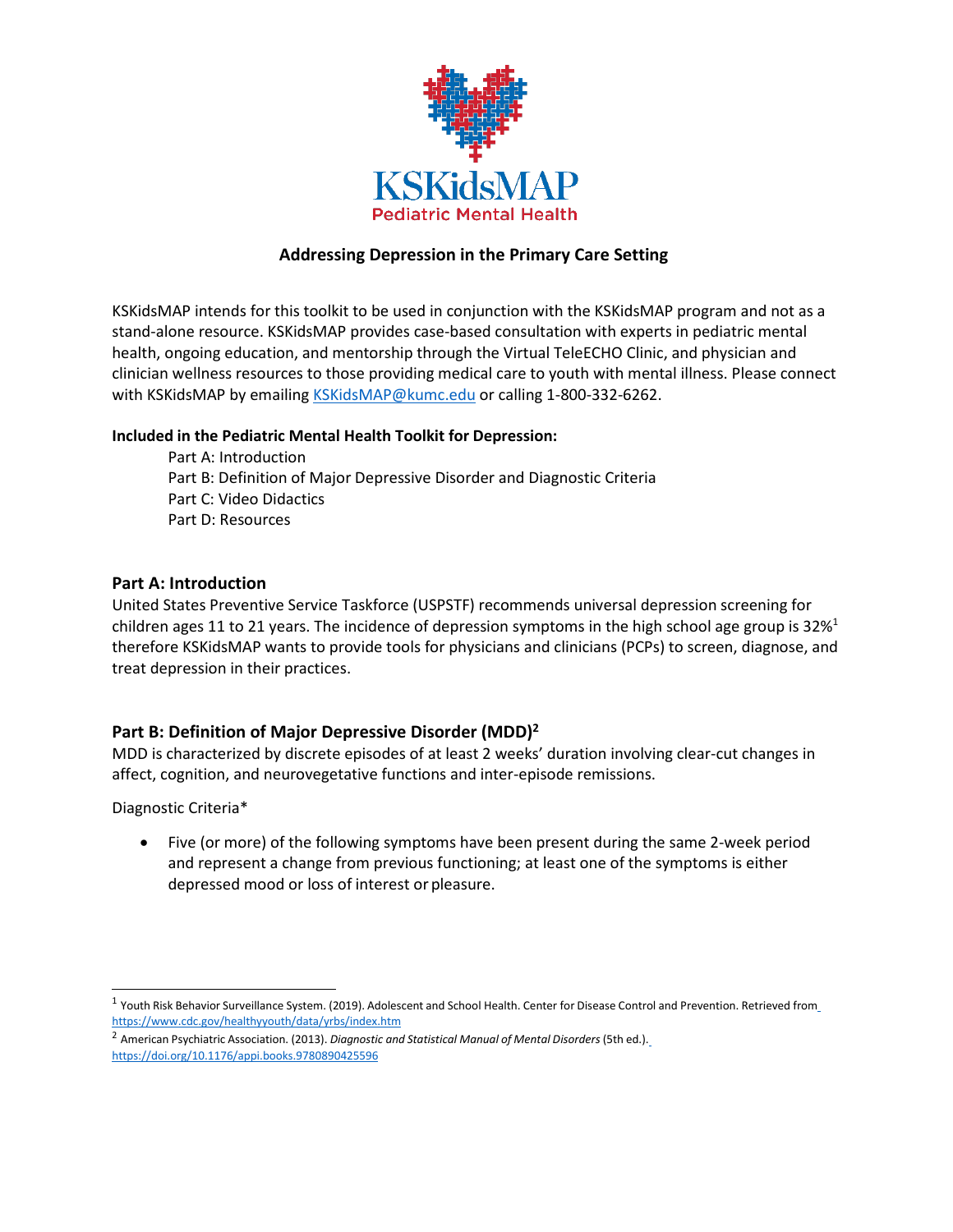- Depressed mood most of the day, nearly every day, as indicated by either subjective report (e.g., feels sad, empty, hopeless) or observation made by others (e.g., appears tearful). (**Note**: In children and adolescents, can be irritablemood.)
- Markedly diminished interest or pleasure in all, or almost all, activities most of the day, nearly every day (as indicated by either subjective accounts or observation).
- Significant weight loss when not dieting or weight gain or decrease or increase in appetite nearly every date) (**Note**: In children, consider failure to make expected weight gain.)
- Insomnia or hypersomnia nearly every day.
- Psychomotor agitation or retardation nearly every day.
- Fatigue or loss of energy nearly every day.
- Feelings of worthlessness or excessive or inappropriate guilt (which may be delusional) nearly every day (not merely self-reproach or guilt about being sick).
- Diminished ability to think or concentrate, or indecisiveness, nearly every day.
- Recurrent thoughts of death (not just fear of dying), recurrent suicidal ideation without a specific plan, or a suicide attempt or a specific plan for committing suicide.
- The symptoms cause clinically significant distress or impairment in social, occupational, or other important areas of functioning.
- The episode is not attributable to the physiological effects of a substance or to another medical condition.

\*For more information on diagnostic criteria, diagnostic features, and associated features supporting diagnosis refer to the Diagnostic and Statistical Manual of Mental Disorder (DSM-5).

## **Part C: Video Didactics**

The Pediatric Mental Health Toolkit for Depression includes four video didactics:

- Part 1 How to Use Screening Tools
- Part 2 First Line Treatment and Interventions
- Part 3 Monitoring, Following Up, and When to Refer
- Part 4 Brief Interventions

#### **Part D: Additional Resources**

- 1. Patient Health Questionnaire [9: Modified for Teens with scoring,](https://www.aacap.org/App_Themes/AACAP/docs/member_resources/toolbox_for_clinical_practice_and_outcomes/symptoms/GLAD-PC_PHQ-9.pdf) PDF
- 2. [Columbia Depression Scale,](https://www.thereachinstitute.org/images/columbia_depression_scale_teen_parent.pdf) PDF
- 3. [Diagnostic and Statistical Manual of Mental Disorders, Fifth](https://dsm.psychiatryonline.org/doi/book/10.1176/appi.books.9780890425596) Edition
- 4. [Guidelines for Adolescent Depression in Primary Care \(GLAD –](https://www.thereachinstitute.org/images/pdfs/glad-pc-toolkit-2018.pdf) PC) Toolkit, PDF
- 5. [Ask Suicide-Screening Questions \(ASQ\)](https://www.nimh.nih.gov/research/research-conducted-at-nimh/asq-toolkit-materials/) Toolkit
- 6. [Guidelines for Adolescent Depression in Primary Care \(GLAD-PC\): Part I.](https://pediatrics.aappublications.org/content/141/3/e20174081)  [Practice](https://pediatrics.aappublications.org/content/141/3/e20174081) [Preparation, Identification, Assessment, and Initial](https://pediatrics.aappublications.org/content/141/3/e20174081) Management
- 7. [Guidelines for Adolescent Depression in Primary Care \(GLAD-PC\): Part II. Treatment](https://pediatrics.aappublications.org/content/141/3/e20174082)  [and](https://pediatrics.aappublications.org/content/141/3/e20174082) Ongoing [Management](https://pediatrics.aappublications.org/content/141/3/e20174082)